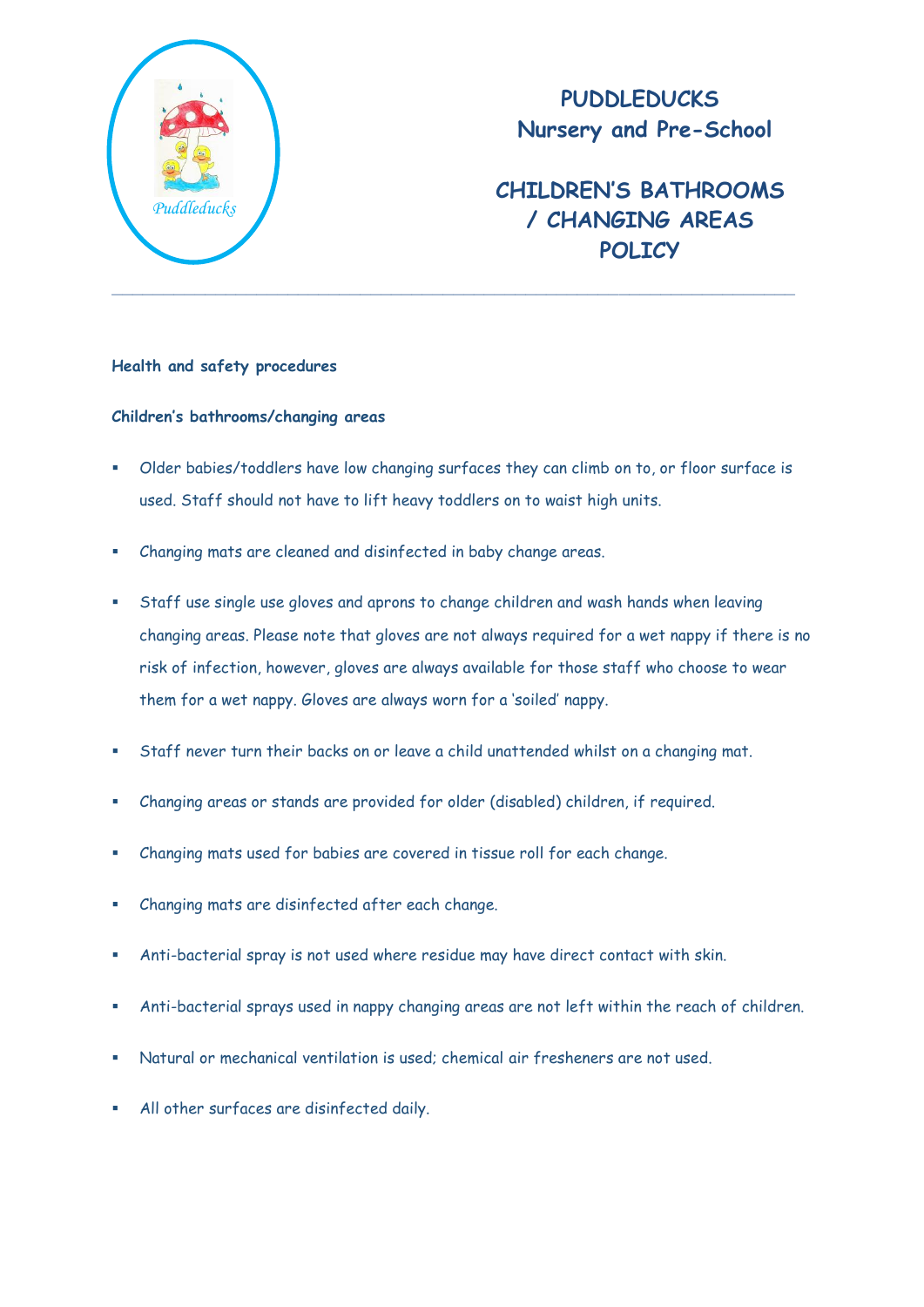#### **Children's toilets and wash basins**

- Children's toilets are cleaned daily using disinfectant cleaning agent for the bowls (inside and out), seat and lid, and whenever visibly soiled.
- Toilet flush handles are disinfected daily.
- Toilets not in use are checked to ensure the U-bend does not dry out and are flushed every week. Taps not in use are run for several minutes every two to three days to prevent infections such as Legionella.
- There is a toilet brush available for children's toilets. These are stored at a high level out of the reach of children, along with a separate cleaning cloth.
- Cubicle doors and handles (or curtains) are washed weekly.
- Children's hand basins are cleaned daily and whenever visibly soiled, inside, and out using disinfectant cleaning agent. Separate cloths are used to clean basins etc. and are not interchanged with those used for cleaning toilets.
- Mirrors and tiled splash backs are washed daily.
- Towels are provided twice a day, paper towels available to manage infection control
- Bins are provided for disposal of paper towels and are emptied daily.
- All bins are lined with plastic bags.
- Staff who clean toilets wear rubber gloves.
- Staff changing children wear gloves and aprons as appropriate.
- Wet or soiled clothing is sluiced, rinsed, and put in a plastic bag for parents to collect.
- Floors in children's toilets are washed daily.
- Spills of body fluids are cleared immediately and mopped using disinfectant.
- Mops are rinsed and wrung after use and stored upright, not stored head down in buckets.